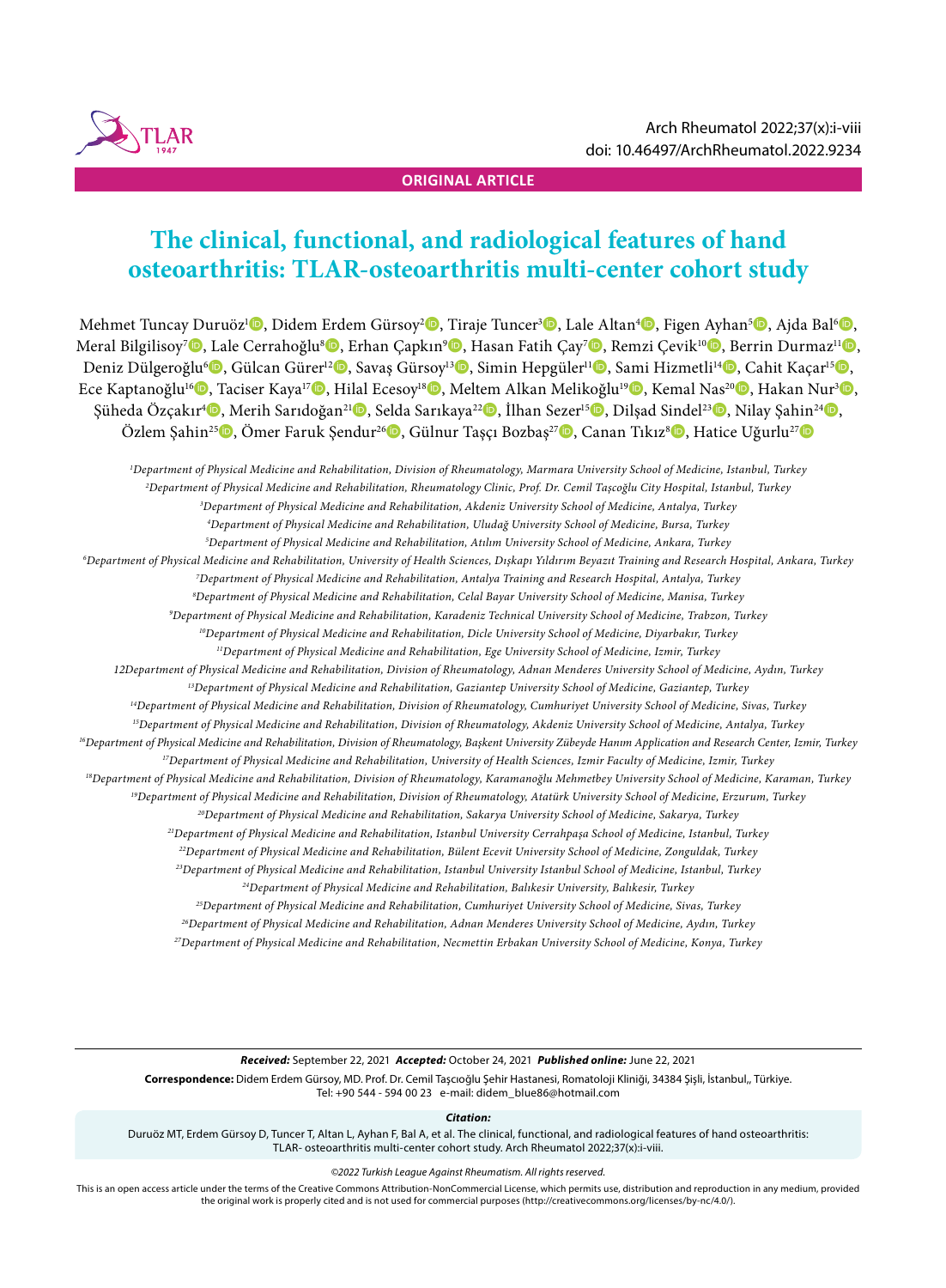#### *ABSTRACT*

**Objectives:** This study aims to evaluate the clinical, functional, and radiological features of hand osteoarthritis (OA) and to examine their relationships in different geographic samples of the Turkish population.

Patients and methods: Between April 2017 and January 2019, a total of 520 patients (49 males, 471 females; mean age: 63.6±9.8 years) with hand OA were included in the study from 26 centers across Turkey by the Turkish League Against Rheumatism (TLAR). The demographic characteristics, grip strengths with Jamar dynamometer, duration of hand pain (month), the severity of hand pain (Visual Analog Scale [VAS]), and morning stiffness were evaluated. The functional disability was evaluated with Duruöz Hand Index (DHI). The Kellgren-Lawrence (KL) OA scoring system was used to assess the radiological stage of hand OA.

Results: The DHI had significant correlations with VAS-pain (r=0.367, p<0.001), duration of pain (r=0.143, p=0.001) and bilateral handgrip strengths (r=-0.228, p=0.001; r=-0.303, p<0.001). Although DHI scores were similar between the groups in terms of the presence of hand deformity (p=0.125) or Heberden's nodes (p=0.640), the mean DHI scores were significantly higher in patients with Bouchard's nodes (p=0.015). The total number of nodes had no significant correlations with the VAS-pain and DHI score (p>0.05). The differences between the groups of radiological hand OA grades in terms of age (p=0.007), VAS-pain (p<0.001), duration of pain (p<0.001), and DHI (p<0.001) were significant. There were no significant differences between radiological hand OA grades according to the duration of the stiffness, grip strength, and BMI (p>0.05 for all).

**Conclusion:** In our population, the patients with hand OA had pain, functional disability, and weak grip strength. The functional impairment was significantly correlated with the severity of the pain, and the functional status was worse in high radiological hand OA grades. *Keywords:* Function, grip strength, hand osteoarthritis, pain.

Hand osteoarthritis (OA) is a heterogeneous disease with varying symptoms that involve different joints.<sup>1</sup> Its prevalence varies depending on the definition. The most commonly used definitions are radiographic OA and symptomatic OA. While the radiographic definition includes only radiographic joint signs, the symptomatic definition includes both radiographic findings and joint symptoms.<sup>2</sup>

According to the Framingham study, the prevalence of symptomatic hand OA was 15.9% and  $8.2\%$  in women and men, respectively.<sup>1</sup> In the Rotterdam study, 67% of the women and 54.8% of the men aged over 55 years had radiographic OA.3 The prevalence of symptomatic hand OA in patients aged over 70 years was higher in women (26.2%) than in men (13.4%).4

Symptomatic hand OA frequently affects multiple joints and occurs in a symmetrical pattern.5 Typical symptoms are pain and mild morning or inactivity stiffness. The symptoms are often intermittent and affect target joints (distal and proximal interphalangeal joints, index and middle metacarpophalangeal joints, and thumb base), and the Heberden's nodes, Bouchard's nodes and bony enlargement are the clinical hallmarks of hand OA.<sup>6</sup>

Radiographic evaluation is widely used to evaluate the structural damage of hand OA. There are various methods to assess the radiographic findings of hand OA,7 but the most frequently used method is the Kellgren-Lawrence (KL) scoring system.8 The associations between radiographic hand OA and hand pain and function are controversial. There is evidence that radiographic hand OA is associated with pain. On the other hand, the evidence for the relationship between radiographic hand OA and hand function ranges from none to moderate.<sup>9</sup>

Symptomatic hand OA is associated with weak grip strength and impaired hand function, and it seems to be mediated by  $pain.<sup>4,10,11</sup>$  Furthermore, Heberden's and Bouchard's nodes can affect hand function and lead to poor cosmesis.<sup>10,12</sup>

In the present study, we aimed to determine the clinical, functional, and radiological features of hand OA and to evaluate their relationships in different geographic samples of the Turkish population.

## PATIENTS AND METHODS

This national multi-center, cross-sectional study was conducted by the Turkish League Against Rheumatism (TLAR) between April 2017 and January 2019. A total of 520 patients (49 males, 471 females; mean age:  $63.63 \pm 9.75$ years) with hand OA were included in the study from 26 centers across Turkey. All patients were diagnosed with hand OA according to the American College of Rheumatology (ACR) diagnostic criteria.13 Patients with a history of amputation, inflammatory arthritis, hand trauma, psychiatric diseases, and severe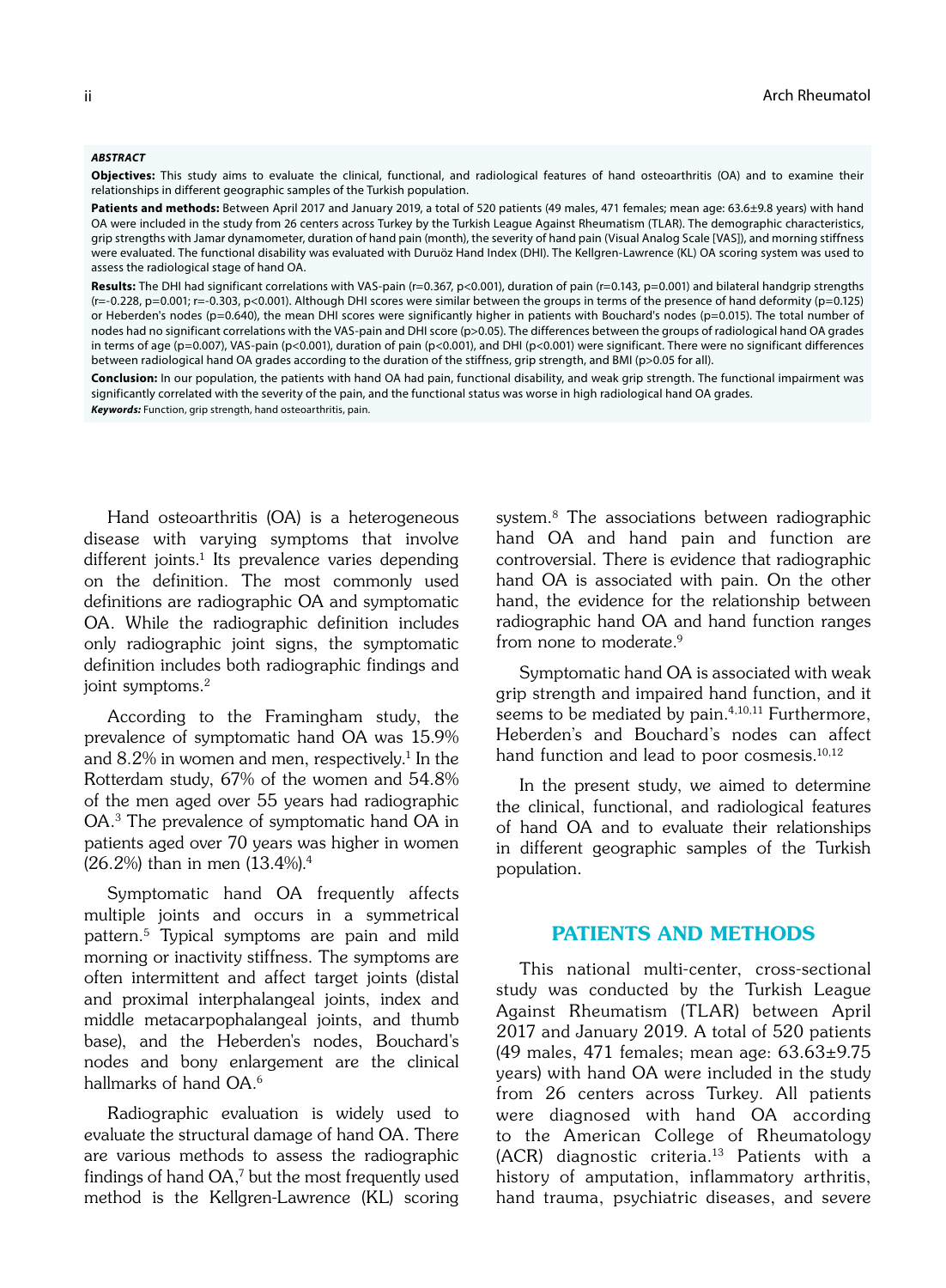neurological disease that can affect hand function were excluded from the study.

The demographic and clinical characteristics of the patients, body mass index (BMI), and dominant hand finger ratio (second to fourth finger length) were evaluated. Grip strengths (kg) of both hands were assessed in a standard procedure with a Jamar dynamometer.14 The deformities of the hand (squaring of first carpometacarpal [CMC] joint, proximal and distal interphalangeal [DIP] joint deformities), Heberden's nodes, and Bouchard's nodes were evaluated during physical examination. Deformities were defined as subluxation and adduction of the thumb base and lateral deviation of DIP joints.

## Hand joint symptoms

Pain duration (month), pain severity (Visual Analog Scale [VAS]), and duration of stiffness (min) were evaluated.

## Functional disability assessment

The hand functional disability was assessed with Duruöz Hand Index (DHI). It is a selfreport functional disability scale containing 18 items on daily living activities. Each question is scoring from 0 to 5. The total score ranges from 0 to 90.15 A higher score indicates a greater level of limitations. Although it was originally developed as a practical functional disability scale for rheumatoid hands, the reliability and validity of the DHI in OA were conducted.16 The DHI is used to evaluate functional disability in different hand arthropathies, such as the diabetic hand.17

#### Radiographic assessment

Anteroposterior radiographs of both hands were evaluated using standard techniques for each patient. Radiographic damages in both hands were scored according to the modified KL scale.<sup>8</sup> According to the KL, Grade 0: no OA; Grade 1: minimal OA; Grade 2: mild OA; Grade 3: moderate OA; Grade 4: severe OA.1

Bilateral thumb interphalangeal (IP) joint, and the thumb base joints (CMC/scaphotrapezial joint), second to fifth DIP joints, second to fifth proximal interphalangeal (PIP) joints, and first to fifth metacarpophalangeal (MCP) joints were assessed. The highest grade was noted as the OA stage of the right and left hand.

#### Statistical analysis

Statistical analysis was performed using the IBM SPSS for Windows version 25.0 software (IBM Corp., Armonk, NY, USA). Descriptive data were expressed in mean ± standard deviation (SD), median (min-max) or number and frequency, where applicable. The chisquare test was used to analyze relationships between categorical variables. The Mann-Whitney-U test was used to compare two sample means. The correlations between quantitative variables were evaluated with the Spearman correlation coefficient. The Kruskal-Wallis test and post-hoc test were used to examine age, pain severity, duration of pain, function, grip strength according to radiological hand OA stages. A p value of <0.05 was considered statistically significant.

| <b>Table 1.</b> Sociodemographic characteristics of the<br>patients |            |              |
|---------------------------------------------------------------------|------------|--------------|
|                                                                     | n          | $\%$         |
| Sex<br>Female                                                       | 471        | 90.6         |
| Male                                                                | 49         | 9.4          |
| Educational status                                                  |            |              |
| Primary school<br>High school                                       | 227<br>76  | 44.0<br>14.7 |
| University                                                          | 45         | 8.7          |
| Not literate                                                        | 107        | 20.7         |
| Literate                                                            | 61         | 11.8         |
| Marital status                                                      |            |              |
| Married                                                             | 384        | 74.6         |
| Single                                                              | 12         | 2.3          |
| Divorced/Widow                                                      | 119        | 23.1         |
| Working status                                                      |            |              |
| Housewife                                                           | 236        | 48.9         |
| Retired                                                             | 117        | 24.2         |
| Active employee (office)                                            | 11         | 2.3          |
| Active employee (physical)                                          | 36         | 7.4          |
| Unemployed                                                          | 83         | 17.2         |
| Place of residence                                                  |            |              |
| Rural                                                               | 427        | 82.8         |
| Urban                                                               | 89         | 17.2         |
| Smoking status                                                      |            |              |
| Current smoker                                                      | 30         | 5.9          |
| Ex-smoker<br>Non-smoker                                             | 66<br>427  | 13.1<br>81.0 |
|                                                                     |            |              |
| Family history of osteoarthritis                                    |            |              |
| Yes<br>N <sub>o</sub>                                               | 288<br>220 | 56.7<br>43.3 |
|                                                                     |            |              |
| Family history of Heberden's nodes                                  |            |              |
| Yes<br>N <sub>o</sub>                                               | 194<br>311 | 38.4<br>61.6 |
|                                                                     |            |              |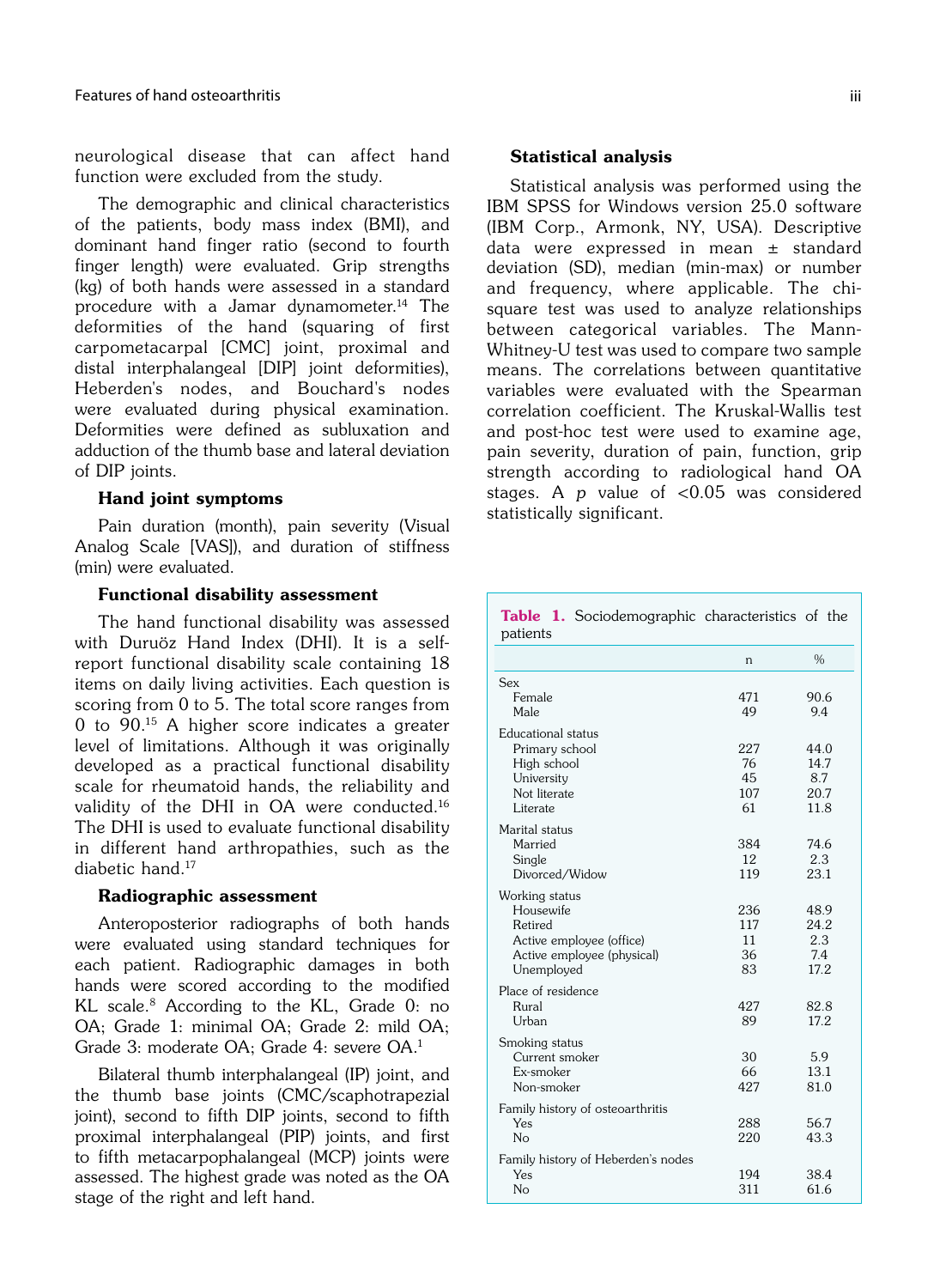## **RESULTS**

There was no significant difference between women and men in terms of age (p=0.767). Demographic features of the participants are shown in Table 1.

The mean BMI was  $29.47\pm4.52$  kg/m<sup>2</sup> and the rate of obesity (BMI  $\geq$ 30 kg/m<sup>2</sup>) was 42.5%. The rate of right hand dominance was 85.2%. Hand deformity (squaring and DIP joint deformity) was found in 53.4% of the patients. There were Heberden's nodes and the Bouchard's nodes in 86.3% and 36.5% of the patients, respectively. For the right and left hand, Heberden's nodes were most frequently detected in the third finger (62.3% and 58.8%), and Bouchard's nodes were similarly detected most frequently in the third finger (21.5% and 18.1%). The mean number of Heberden's nodes was 4.24±2.65. The median number of Bouchard's nodes was two (range, 0 to 8). The mean second finger-to-fourth finger ratio was 0.96±0.057. The mean grip strengths of the right and left hands were  $20.91 \pm 11.96$  kg and  $18.84\pm10.74$  kg, respectively.

|                                                                                                                                                                                                                                                                                                | $\%$                                                                 | Mean±SD                    | Median         | Min-Max  |
|------------------------------------------------------------------------------------------------------------------------------------------------------------------------------------------------------------------------------------------------------------------------------------------------|----------------------------------------------------------------------|----------------------------|----------------|----------|
| Body mass index (kg/m <sup>2</sup> )                                                                                                                                                                                                                                                           |                                                                      | $29.47 \pm 4.52$           |                |          |
| Obesity                                                                                                                                                                                                                                                                                        | 42.5                                                                 |                            |                |          |
| Right-hand dominance                                                                                                                                                                                                                                                                           | 85.2                                                                 |                            |                |          |
| Hand deformity (squaring and DIP joint deformity)                                                                                                                                                                                                                                              | 53.4                                                                 |                            |                |          |
| Heberden's nodes (%) and involvement pattern<br>Right 2 <sup>nd</sup> finger<br>Right 3 <sup>rd</sup> finger<br>Right 4 <sup>th</sup> finger<br>Right 5 <sup>th</sup> finger<br>Left 2 <sup>nd</sup> finger<br>Left $3rd$ finger<br>Left 4 <sup>th</sup> finger<br>Left 5 <sup>th</sup> finger | 86.3<br>53.3<br>62.3<br>45.8<br>42.3<br>49.4<br>58.8<br>37.5<br>41.0 |                            |                |          |
| Bouchard's nodes (%) and involvement pattern<br>Right 2 <sup>nd</sup> finger<br>Right 3 <sup>rd</sup> finger<br>Right 4 <sup>th</sup> finger<br>Right 5 <sup>th</sup> finger<br>Left 2 <sup>nd</sup> finger<br>Left $3rd$ finger<br>Left 4 <sup>th</sup> finger<br>Left $5th$ finger           | 36.5<br>15.2<br>21.5<br>14.4<br>14.0<br>14.0<br>18.1<br>12.7<br>12.5 |                            |                |          |
| Total number of Heberden's nodes per hand                                                                                                                                                                                                                                                      |                                                                      | $4.24 \pm 2.65$            |                |          |
| Total number of Bouchard's nodes per hand                                                                                                                                                                                                                                                      |                                                                      |                            | $\overline{2}$ | $0 - 8$  |
| First CMC joint pain<br>Right hand<br>Left hand                                                                                                                                                                                                                                                | 46.5<br>42.1<br>40.4                                                 |                            |                |          |
| DIP joint pain<br>Right hand<br>Left hand                                                                                                                                                                                                                                                      | 40.4<br>41.9                                                         |                            |                |          |
| Grip strength (kg)<br>Right hand<br>Left hand                                                                                                                                                                                                                                                  |                                                                      | 20.91±11.96<br>18.84±10.74 |                |          |
| Pain duration (month)                                                                                                                                                                                                                                                                          |                                                                      |                            | 24             | 1-480    |
| VAS-pain                                                                                                                                                                                                                                                                                       |                                                                      | $4.97 \pm 2.37$            |                |          |
| Morning stiffness                                                                                                                                                                                                                                                                              | 47.4                                                                 |                            |                |          |
| Duration of morning stiffness (min)                                                                                                                                                                                                                                                            |                                                                      |                            | 10             | $0 - 90$ |
| DHI score                                                                                                                                                                                                                                                                                      |                                                                      | $16.42 \pm 14.80$          |                |          |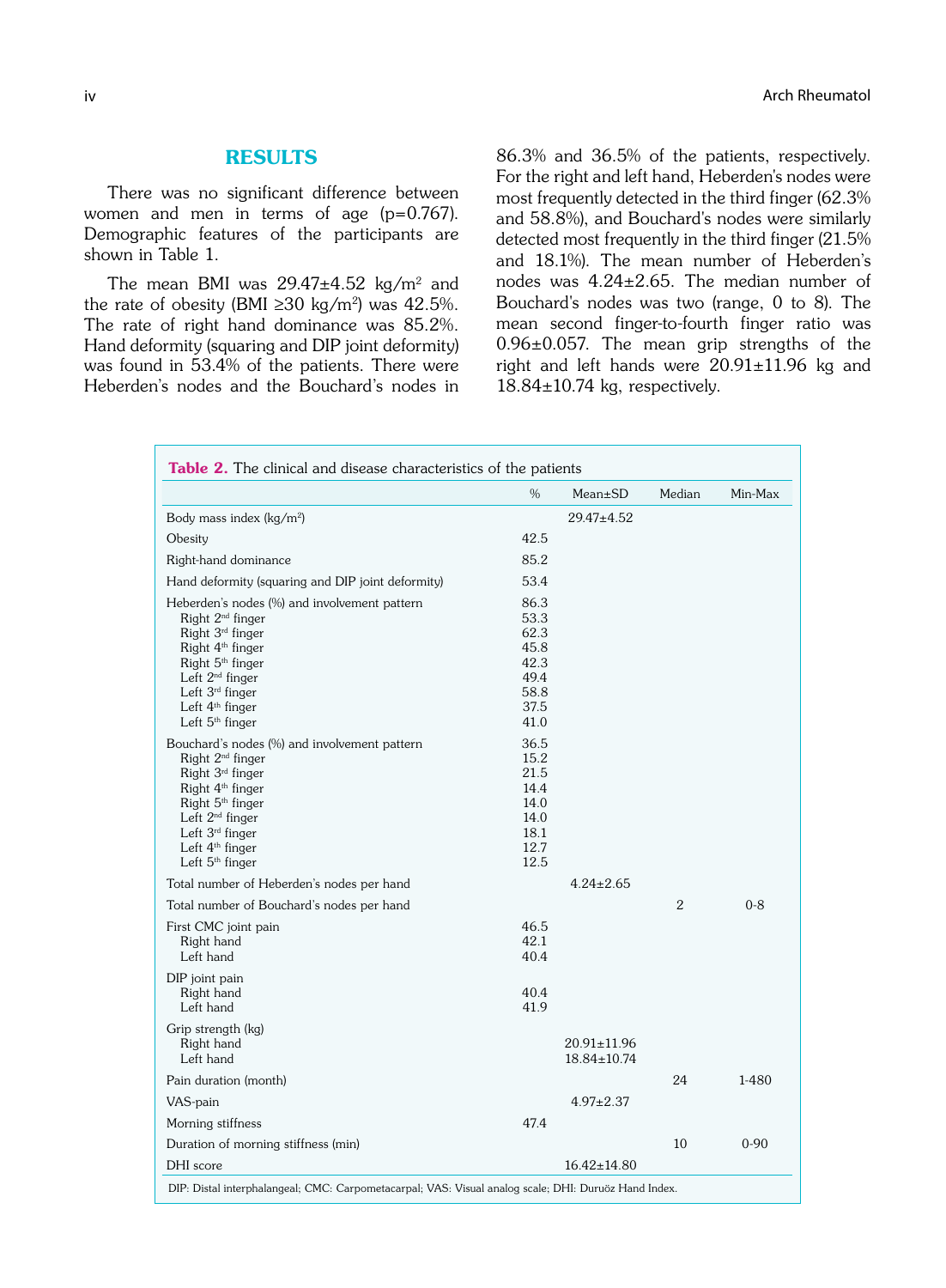| <b>Table 3.</b> The correlation test results for Duruöz Hand<br>Index scores |          |         |  |  |
|------------------------------------------------------------------------------|----------|---------|--|--|
|                                                                              | r        | р       |  |  |
| Pain severity (VAS)                                                          | 0.367    | <0.001  |  |  |
| Duration of pain (month)                                                     | 0.143    | 0.001   |  |  |
| Duration of joint stiffness (min)                                            | 0.246    | <0.001  |  |  |
| Grip strength (kg, right hand)                                               | $-0.228$ | 0.001   |  |  |
| Grip strength (kg, left hand)                                                | $-0.303$ | < 0.001 |  |  |
| VAS: Visual analog scale.                                                    |          |         |  |  |

The median duration of pain was 24 (range, 1 to 480) months. The mean pain VAS score was  $4.97\pm2.37$ . The morning stiffness was found in 47.4% of the patients, and the median duration of morning stiffness was 10 (range, 0 to 90) min. The rate of patients with morning stiffness longer than 30 min was 3.1%. The mean DHI score was 16.42±14.80. Clinical and disease characteristics of the patients are given in Table 2.

The correlations of DHI with clinical parameters are given in Table 3. The DHI score had significant correlations with VASpain (r=0.367, p<0.001). Although DHI scores were similar between the groups in terms of the presence of hand deformity (p=0.125) or Heberden's nodes (p=0.640), the mean DHI scores were significantly higher in patients with Bouchard's nodes compared to patients who had no Bouchard's nodes (p=0.015). Moreover, DHI scores were found to be significantly higher in patients with Bouchard nodes in the fourth finger of the right hand  $(p=0.016)$  and the third  $(p=0.033)$  and fourth fingers  $(p=0.024)$  of the left hand. In addition, DHI scores were found to be higher in patients with the first CMC joint pain (p<0.001).

Although the total number of Heberden's nodes had no significant correlations with the duration of the stiffness, grip strength, VASpain, and DHI score (p>0.05), the total number of Bouchard's nodes had low correlations with the grip strength of right hand  $(r=0.243,$  $p=0.009$ ) and duration of the stiffness ( $r=0.230$ , p=0.001). No significant correlations between the number of Bouchard's nodes and VASpain ( $p=0.085$ ) and DHI scores ( $p=0.130$ ) were detected.

| <b>Table 4.</b> The radiographic hand osteoarthritis grades<br>according to the Kellgren-Lawrence scale |     |                  |     |                 |  |  |
|---------------------------------------------------------------------------------------------------------|-----|------------------|-----|-----------------|--|--|
|                                                                                                         |     | Right hand X-ray |     | Left hand X-ray |  |  |
|                                                                                                         | n   | $\%$             | n   | $\%$            |  |  |
| Grade 0                                                                                                 | 17  | 3.6              | 19  | 4.0             |  |  |
| Grade 1                                                                                                 | 80  | 16.9             | 99  | 21.1            |  |  |
| Grade 2                                                                                                 | 171 | 36.1             | 165 | 35.1            |  |  |
| Grade 3                                                                                                 | 128 | 27.0             | 117 | 24.9            |  |  |
| Grade 4                                                                                                 | 78  | 16.4             | 70  | 14.9            |  |  |

The radiological grades of the right-hand and left-hand OA according to the KL scoring are given in Table 4. The significant differences between the groups of radiological hand OA grades in terms of age ( $p=0.007$ ), VAS-pain ( $p<0.001$ ), duration of pain ( $p<0.001$ ), and DHI ( $p<0.001$ ) were found. While the DHI scores were higher in KL Grade 4 hand OA groups in both hands, the VAS-pain was significantly lower in KL Grade 0 hand OA groups. There were no significant differences between radiological hand OA grades according to the duration of the stiffness, grip strength, and BMI (p>0.05).

## DISCUSSION

This national, multi-center OA study is the first community-based study in Turkey on clinical, radiological, and functional features of hand OA supported by the TLAR. The TLAR also published expert recommendations on managing of hand OA.18

Although the prevalence of hand OA increases with age, it is higher in women than in men.<sup>1</sup> In our study, 90.6% of the patients were women, and the mean age was  $63.63\pm9.75$  years and was similar between women and men. In addition, although conflicting results have been reported in the data regarding the impact of BMI on hand OA,19-21 the mean BMI was high in our study population and 42% of patients had obesity.

Furthermore, the mean second-to-fourth finger ratio was 0.96±0.057 in the present study. Kalichman et al.<sup>22</sup> suggested that the finger ratio was associated with hand OA parameters. According to this study, females with a low finger ratio showed higher hand OA values. The mean finger ratio was also low in our study.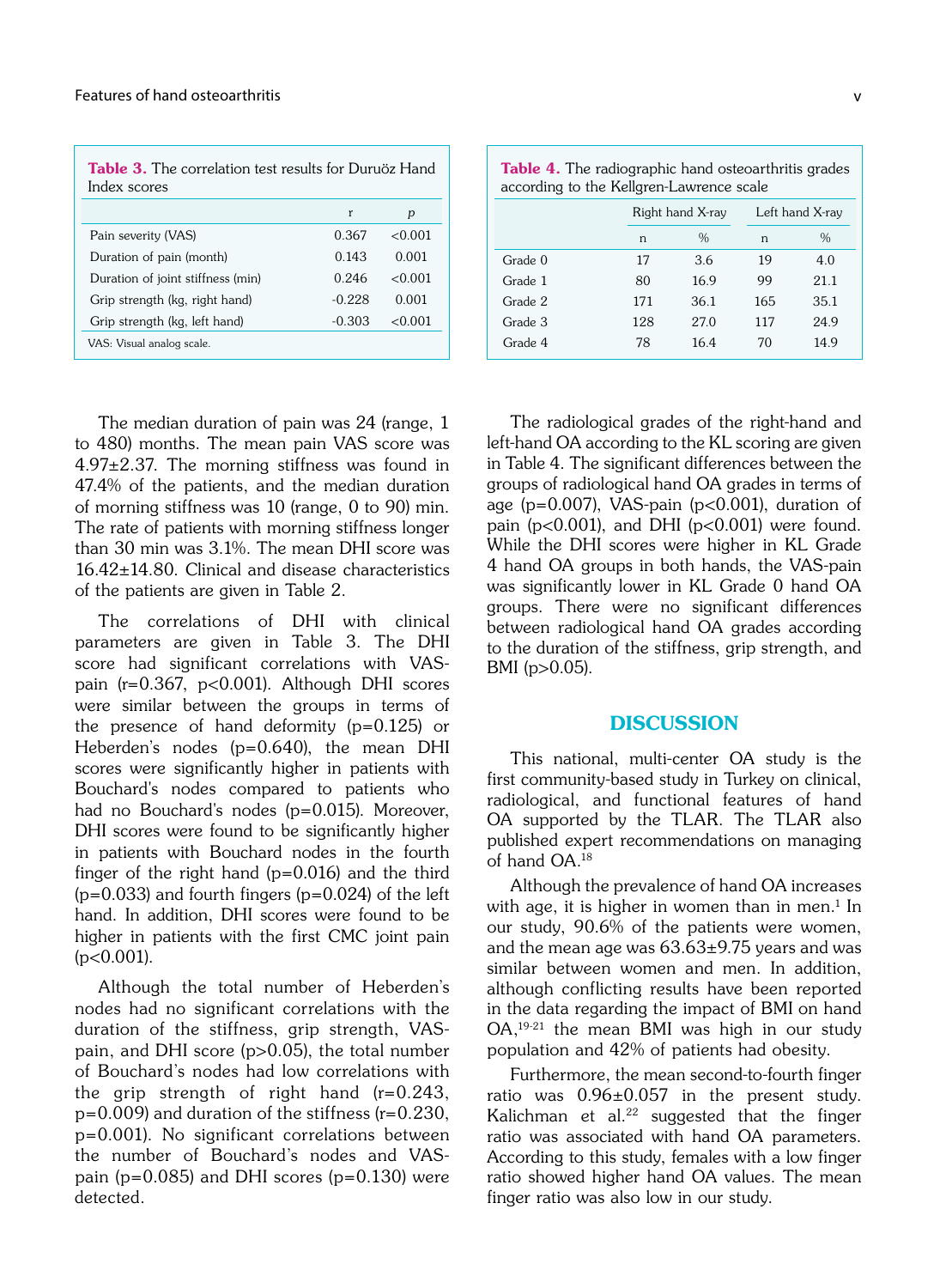In the current study, we determined deformity (squaring and DIP joint deformity) in 53.4% of the patients, Heberden's nodes in 86.5%, and the Bouchard's nodes in 36.5% of the patients. In another study, among United States adults above 60 years old, 58% had Heberden's nodes, 29.9% had Bouchard's nodes, and 18.2% had first CMC deformities.23 The authors reported that first carpometacarpal deformities were significantly more common in women than in men, but they excluded the DIP joint deformities. In our study, the majority of patients were females, and the percentage of deformities (thumb and DIP joint) was higher. Another study from Turkey among postmenopausal women with hand OA demonstrated that 85% of the patients had Heberden's nodes, and 36% had Bouchard's nodes, similar to our results.<sup>12</sup> Rees et al.<sup>24</sup> suggested that the nodes were more common in the dominant hand and affected most frequently the DIP joints of the index finger. In a recent study, Heberden nodes were observed more frequently on the dominant hand.25 In our study, nodes were more common in the right-hand DIP joints of the third finger.

In the present study, the grip strengths of the patients were lower than the healthy population,<sup>26</sup> and patients had a different degree of functional impairment. Previous studies have reported that there are associations between symptomatic hand OA and grip strength and hand disability.<sup>4</sup> In a study, hand OA was shown to affect hand function, grip strength, and pain, and the associations with hand function and grip strength seemed to be mediated by pain.<sup>10</sup> Barthel et al.11 also suggested that pain in hand OA could limit physical function, and any intervention to relieve the pain may improve the hand function. Similarly, we found that functional hand disability determined by DHI had a significant correlation with the severity of pain and pain duration. It also seems to be associated with the duration of morning stiffness.

Although DHI scores were not different between the groups in terms of the presence of hand deformity or Heberden's nodes, the mean DHI scores were higher in patients with Bouchard's nodes in our study. Moreover, DHI scores were higher in patients with Bouchard nodes in the fourth finger of the right hand and the third and fourth fingers of the left hand.

vi vi anticología de la contradicción de la contradicción de la contradicción de la contradicción de la contradicción de la contradicción de la contradicción de la contradicción de la contradicción de la contradicción de l

Jones et al.<sup>10</sup> suggested that Heberden's nodes affected hand function. Bagis et al.<sup>12</sup> suggested that Heberden's and Bouchard's nodes negatively affect grip strength and function. However, according to our results, Heberden nodes and deformities seem to be not associated with hand function. On the other hand, Bouchard's nodes seem to affect hand function negatively. Furthermore, the total number of Heberden's nodes and Bouchard's nodes were not correlated with hand function and pain. As a result, hand function was associated with the presence and localization of Bouchard nodes, but not with the total number of nodes.

In addition, DHI scores were higher in patients with the first CMC joint pain. The presence of thumb base OA in non-erosive hand OA is an important factor for hand pain and disability.27 The relationship between hand pain and functional disability has been demonstrated in these patients.28

Although most patients in our study had righthand dominance, there were low correlations between DHI and handgrip strengths of both hands. While DHI assesses hand functional disability in daily living activities, grip strength reflects overall hand impairment. While grip strength is one of the most important functional abilities of the hand, it is associated with many factors such as age, sex, anthropometric measurements (height, BMI, hand size), hand dominance, occupations, and socioeconomic variables.<sup>29,30</sup> In other words, several factors other than joint-related factors seem to affect handgrip strength. Moreover, grip strength impairment may not affect all the daily functions. That may be the reason why we detected a low correlation between DHI and handgrip strength.

Furthermore, the mean grip strengths were not different between radiological hand OA groups. While the mean DHI scores were higher in KL Grade 4 hand OA groups in both hands, the VAS-pain and pain duration were significantly lower in KL Grade 0 hand OA groups. Although an association between radiographic hand OA and severity of pain was reported in a review, the association with hand function ranged from none to moderate.<sup>9</sup> Schaefer et al.<sup>31</sup> reported that patients who had KL Grade 3-4 hand OA were more likely to have pain. Kodama et al.<sup>32</sup> suggested that severe hand OA defined as KL Grade ≥3 was associated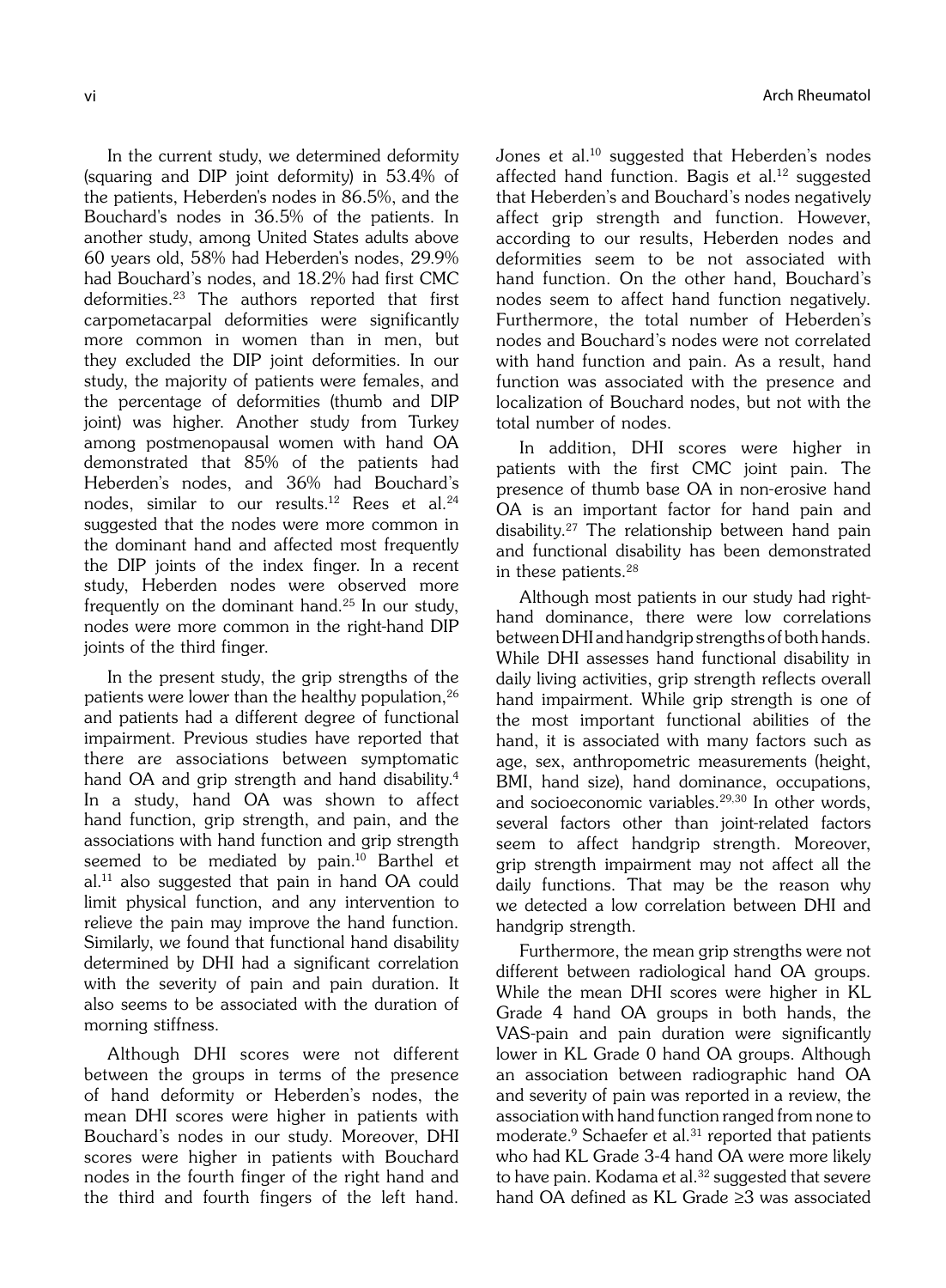with pain and grip strength. Ceceli et al.<sup>33</sup> found that radiological severity was correlated with age, hand function, and grip strength. Perrotta et al.34 reported significant correlations between radiological severity of erosive hand OA and duration of symptoms and function. The results of another study showed a correlation between disease severity and grip strength.35 According to a recent study, the severity of radiographic hand OA, and pain were associated with grip strength. Furthermore, sex, socioeconomic factors, and comorbidities also affect grip strength. In other words, in addition to hand OA, the general health of individuals can also affect grip strength.36 Similar to our results, another study reported associations between the stage of radiographic hand OA and function, and pain.<sup>37</sup> Associations between the KL sum scores, and grip strength were also reported; however, we did not find weaker grip strength in higher radiographic hand OA stages. Although there were conflicting results in the literature, in our study, we found relationships between radiological hand OA and pain, and hand function impairment.

In conclusion, in our study population, including different geographic samples of Turkey, the patients diagnosed with hand OA had significant pain, hand disability, and weak grip strength. The functional impairment was significantly associated with weak grip strength and more severe and chronic pain, and the functional status was worse in patients with high radiographic grades.

Ethics Committee Approval: The study protocol was approved by the Akdeniz University, Faculty of Medicine Ethics Committee (No: 56, Date: 20.01.2016). . The study was conducted in accordance with the principles of the Declaration of Helsinki.

Patient Consent for Publication: A written informed consent was obtained from each patient.

Data Sharing Statement: The data that support the findings of this study are available from the corresponding author upon reasonable request.

Author Contributions: All authors contributed to the study design, material preparation, data collection, analysis, interpretation and writing of the manuscript and take full responsibility for the integrity of the study and the final manuscript. All authors read and approved the final manuscript.

Conflict of Interest: The authors declared no conflicts of interest with respect to the authorship and/or publication of this article.

**Funding:** The authors received no financial support for the research and/or authorship of this article.

## **REFERENCES**

- 1. Haugen IK, Englund M, Aliabadi P, Niu J, Clancy M, Kvien TK, et al. Prevalence, incidence and progression of hand osteoarthritis in the general population: The Framingham Osteoarthritis Study. Ann Rheum Dis 2011;70:1581-6.
- 2. Pereira D, Peleteiro B, Araújo J, Branco J, Santos RA, Ramos E. The effect of osteoarthritis definition on prevalence and incidence estimates: A systematic review. Osteoarthritis Cartilage 2011;19:1270-85.
- 3. Dahaghin S, Bierma-Zeinstra SM, Ginai AZ, Pols HA, Hazes JM, Koes BW. Prevalence and pattern of radiographic hand osteoarthritis and association with pain and disability (the Rotterdam study). Ann Rheum Dis 2005;64:682-7.
- 4. Zhang Y, Niu J, Kelly-Hayes M, Chaisson CE, Aliabadi P, Felson DT. Prevalence of symptomatic hand osteoarthritis and its impact on functional status among the elderly: The Framingham Study. Am J Epidemiol 2002;156:1021-7.
- 5. Niu J, Zhang Y, LaValley M, Chaisson CE, Aliabadi P, Felson DT. Symmetry and clustering of symptomatic hand osteoarthritis in elderly men and women: The Framingham Study. Rheumatology (Oxford) 2003;42:343-8.
- 6. Zhang W, Doherty M, Leeb BF, Alekseeva L, Arden NK, Bijlsma JW, et al. EULAR evidencebased recommendations for the diagnosis of hand osteoarthritis: Report of a task force of ESCISIT. Ann Rheum Dis 2009;68:8-17.
- 7. Visser AW, Bøyesen P, Haugen IK, Schoones JW, van der Heijde DM, Rosendaal FR, et al. Radiographic scoring methods in hand osteoarthritis--a systematic literature search and descriptive review. Osteoarthritis Cartilage 2014;22:1710-23.
- 8. Kellgren JH, Lawrence JS. Radiological assessment of osteo-arthrosis. Ann Rheum Dis 1957;16:494-502.
- 9. Dahaghin S, Bierma-Zeinstra SM, Hazes JM, Koes BW. Clinical burden of radiographic hand osteoarthritis: A systematic appraisal. Arthritis Rheum 2006;55:636-47.
- 10. Jones G, Cooley HM, Bellamy N. A cross-sectional study of the association between Heberden's nodes, radiographic osteoarthritis of the hands, grip strength, disability and pain. Osteoarthritis Cartilage 2001;9:606-11.
- 11. Barthel HR, Peniston JH, Clark MB, Gold MS, Altman RD. Correlation of pain relief with physical function in hand osteoarthritis: Randomized controlled trial post hoc analysis. Arthritis Res Ther 2010;12:R7.
- 12. Bagis S, Sahin G, Yapici Y, Cimen OB, Erdogan C. The effect of hand osteoarthritis on grip and pinch strength and hand function in postmenopausal women. Clin Rheumatol 2003;22:420-4.